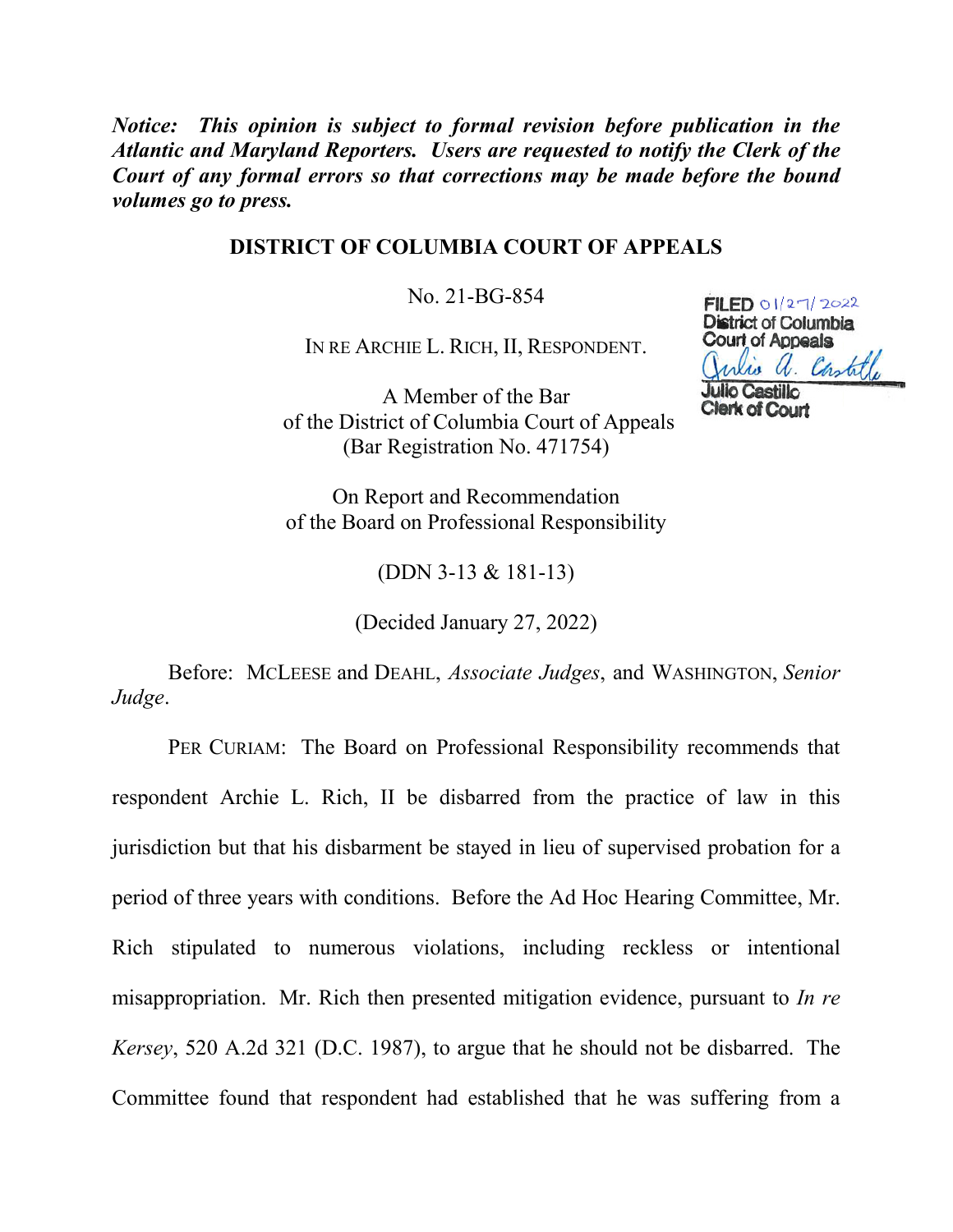disability at the time of his misconduct, his disability was a substantial cause of his misconduct, and he was substantially rehabilitated. The Committee concluded that Mr. Rich should be disbarred but that the mitigation evidence supported suspending Mr. Rich's disbarment in favor of a three-year period of supervised probation with conditions. *In re Kersey*, 520 A.2d at 326-27. The Board on Professional Responsibility accepted the Committee's findings and recommendation. Mr. Rich and Disciplinary Counsel have not filed an exception to the Board's Report and Recommendation.

Under D.C. Bar R. XI,  $\S$  9(h)(2), "if no exceptions are filed to the Board's report, the [c]ourt will enter an order imposing the discipline recommended by the Board upon the expiration of the time permitted for filing exceptions." *See also In re Viehe*, 762 A.2d 542, 543 (D.C. 2000) (per curiam) ("When . . . there are no exceptions to the Board's report and recommendation, our deferential standard of review becomes even more deferential."). We are satisfied that the record supports the Board's Report and Recommendation. We therefore accept that recommendation.

## Accordingly, it is